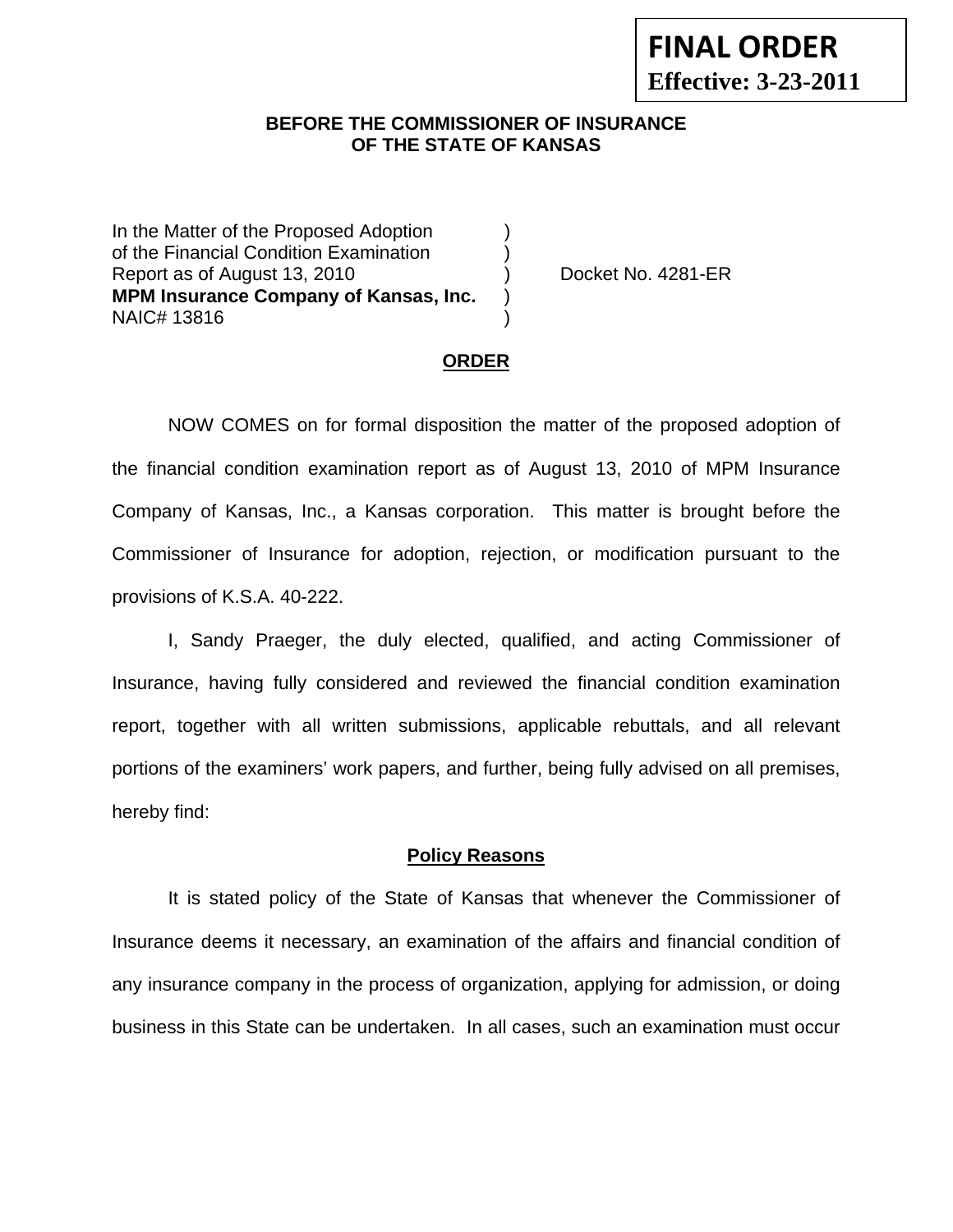once every five (5) years. Through the examination process, the insurance consuming public will be well served and protected.

#### **Findings of Fact**

1. The Commissioner of Insurance has jurisdiction over this matter pursuant to K.S.A. 40-222.

2. An examination of MPM Insurance Company of Kansa, Inc. was undertaken by the Kansas Insurance Department and was completed on August 18, 2010.

3. The examiner-in-charge tendered and filed with the Kansas Insurance Department a verified written report of the examination within thirty (30) days following completion of the examination, to wit; August 18, 2010.

4. Following receipt of the verified report, the Kansas Insurance Department transmitted the report to MPM Insurance Company of Kansas, Inc. on November 8, 2010, with a duly executed notice advising the company of its opportunity to prepare and submit to the Kansas Insurance Department a written submission or rebuttal with respect to any and all matters contained in the report. MPM Insurance Company of Kansas, Inc. was further advised that any written submission or rebuttal needed to be filed with the Kansas Insurance Department no later than thirty (30) days after receipt of the verified report.

5. MPM Insurance Company of Kansas, Inc. filed a written acceptance of the verified report on March 1, 2011.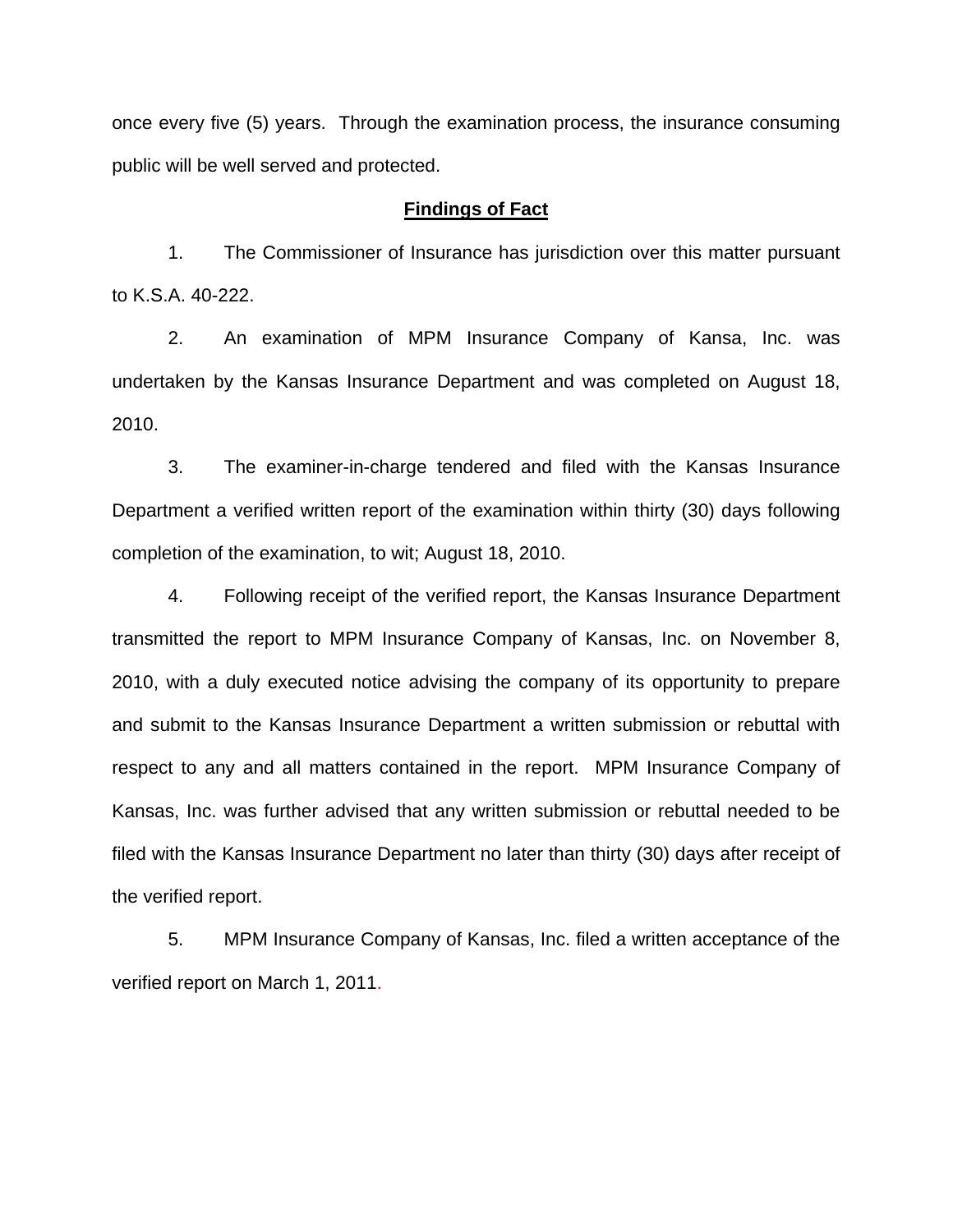6. Based upon the written submission tendered by MPM Insurance Company of Kansas, Inc., the company took no exceptions to matters contained in the verified report.

7. Within thirty (30) days of the end of the time period allowed for written submission or rebuttal, the Commissioner of Insurance fully reviewed the report, together with all written submissions and rebuttals provided by MPM Insurance Company of Kansas, Inc. The Commissioner of Insurance further reviewed all relevant workpapers.

8. No other written submissions or rebuttals were submitted by MPM Insurance Company of Kansas, Inc.

## **Conclusion of Law**

9. K.S.A. 40-222(k)(2) provides:

"Within 30 days of the end of the period allowed for the receipt of written submissions or rebuttals, the commissioner shall fully consider and review the report, together with any written submissions or rebuttals and any relevant portions of the examiners workpapers and enter an order:

- (A) Adopting the examination report as filed or with modification or corrections. If the examination report reveals that the company is operating in violation of any law, regulation or prior order of the commissioner, the commissioner may order the company to take any action the commissioner considers necessary and appropriate to cure such violations; or
- (B) rejecting the examination report with directions to the examiners to reopen the examination for purposes of obtaining additional data, documentation or information, and refiling pursuant to subsection (k); or
- (C) call and conduct a fact-finding hearing in accordance with K.S.A. 40- 281 and amendments thereto for purposes of obtaining additional documentation, data, information and testimony."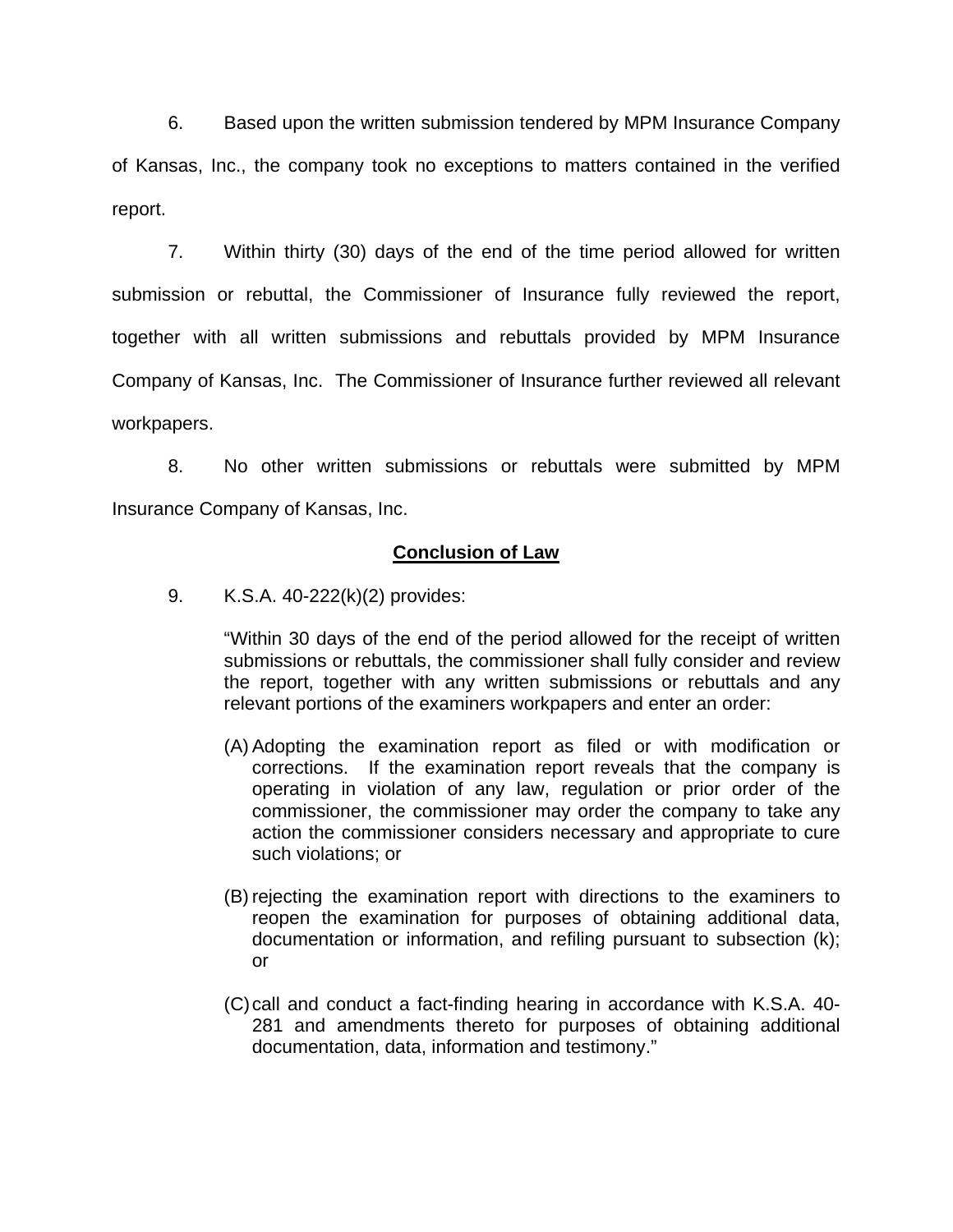10. Based upon the Findings of Fact enumerated in paragraphs #1 through #8 above, the financial condition examination report as of August 13, 2010 of MPM Insurance Company of Kansas, Inc. should be adopted.

# **IT IS THEREFORE, BY THE COMMISSIONER OF INSURANCE, ORDERED THAT:**

1. The financial condition examination report as of August 13, 2010 of MPM Insurance Company of Kansas, Inc., hereby is adopted.

2. The Commissioner of Insurance retains jurisdiction over this matter to issue any and all further Orders deemed appropriate or to take such further action necessary to dispose of this matter.

**IT IS SO ORDERED THIS \_\_4\_\_\_\_ DAY OF \_\_March\_\_\_\_\_\_\_\_, 2011 IN THE CITY OF TOPEKA, COUNTY OF SHAWNEE, STATE OF KANSAS.** 



Sandy Praeger

Commissioner of Insurance

/s/ Zachary J.C. Anshutz \_

Zachary J. C. Anshutz

General Counsel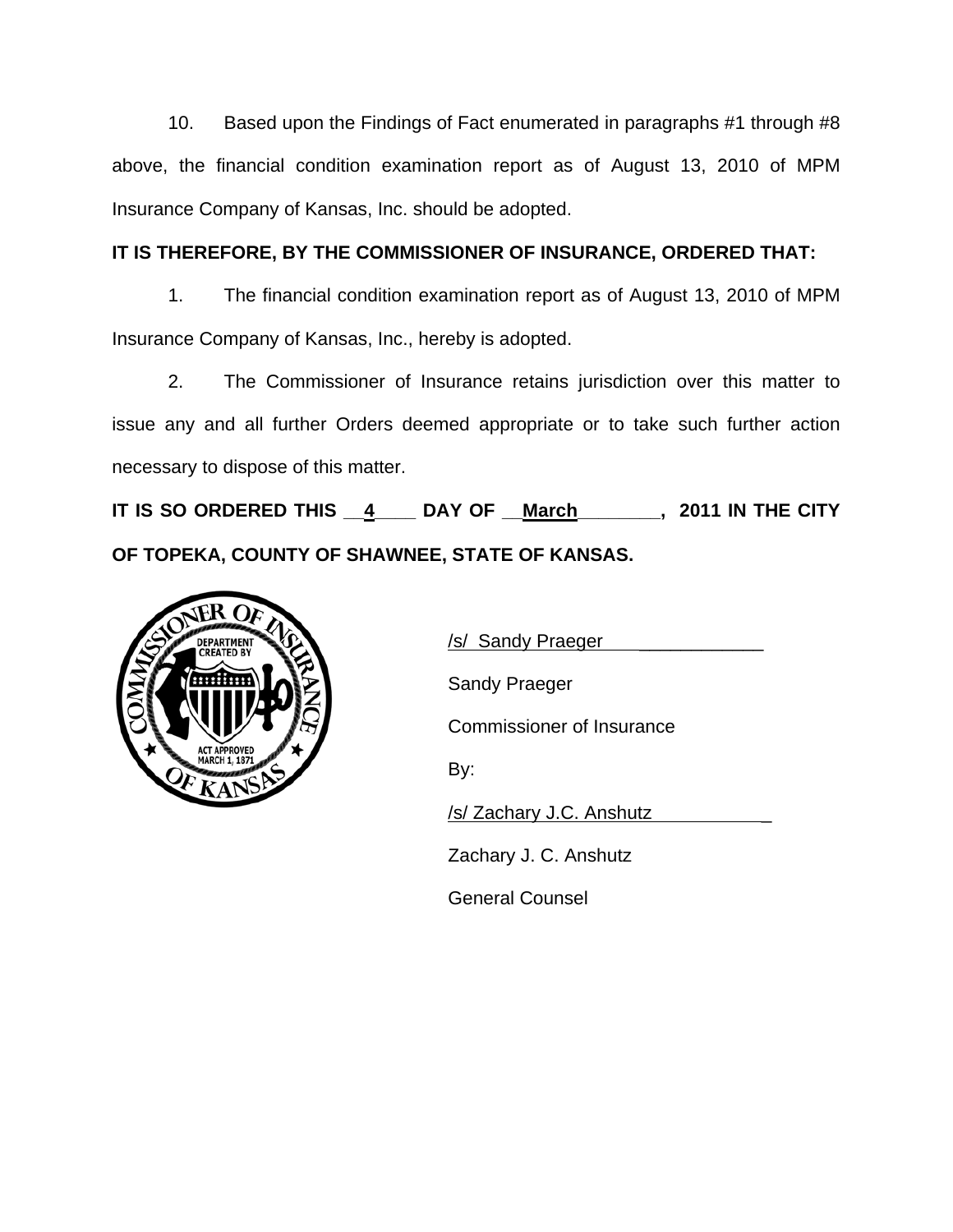## **NOTICE OF RIGHTS TO HEARING AND REVIEW**

Within fifteen (15) days of the date of service of this Order, the Company may submit a written request for a hearing pursuant to K.S.A. 77-537 and K.S.A. 77-542. Any request for a hearing should be addressed to the following:

 Zachary J.C. Anshutz, General Counsel Kansas Insurance Department 420 S.W.  $9<sup>th</sup>$  Street Topeka, Kansas 66612

If a hearing is requested, the Kansas Insurance Department will serve notice of the time and place of the hearing and information on procedures, right of representation, and other rights of parties relating to the conduct of the hearing.

If a hearing is not requested in the time and manner stated above, this Order shall become effective as a Final Order, without further notice, upon the expiration of time for requesting a hearing. In the event the Company files a Petition for Judicial Review, pursuant to K.S.A. 77-613(e), the agency officer to be served on behalf of the Kansas Insurance Department is

 Zachary J.C. Anshutz, General Counsel Kansas Insurance Department 420 S.W.  $9<sup>th</sup>$  Street Topeka, Kansas 66612